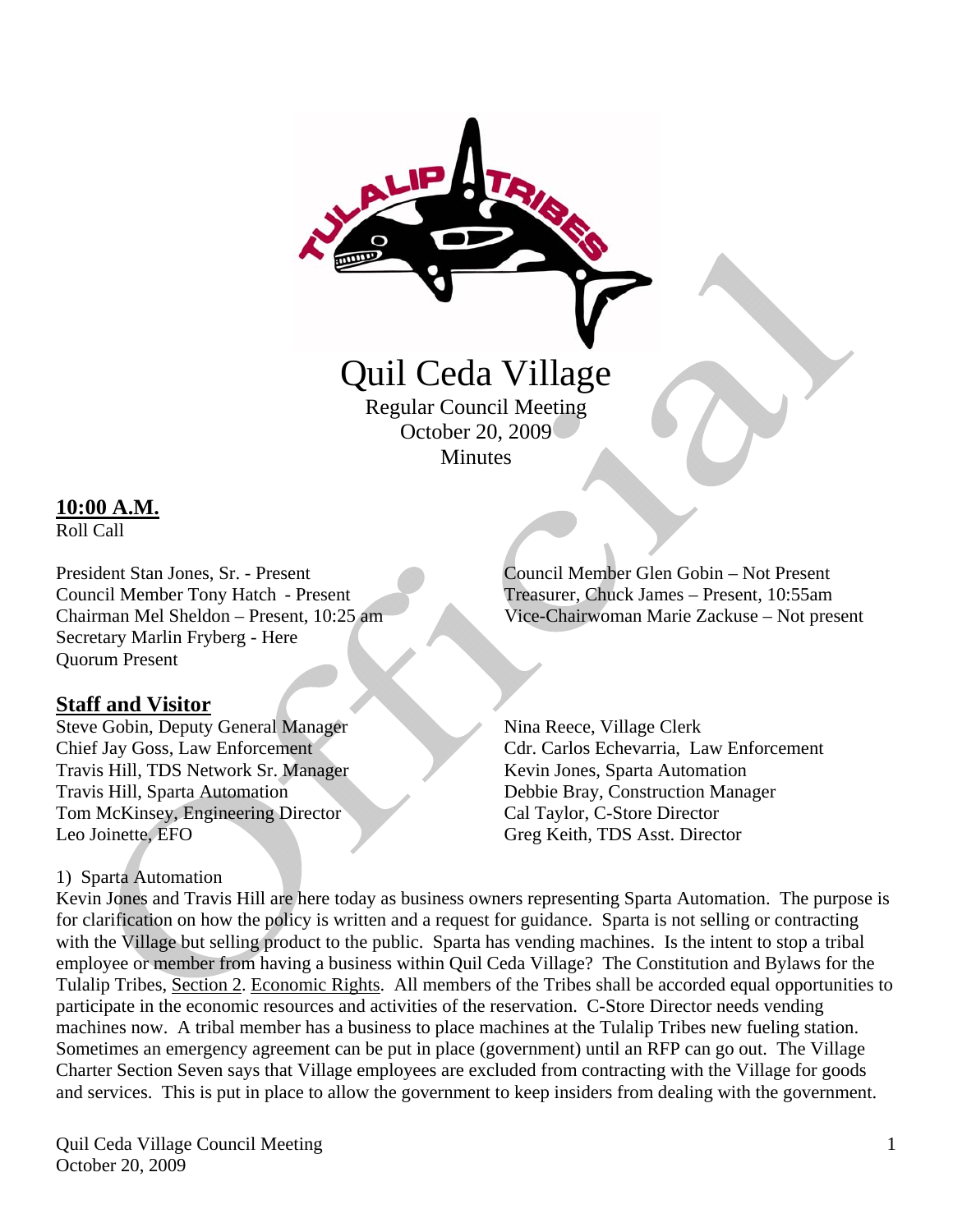This stops the employee from being able to take advantage of the special knowledge the employee has from his/her employment. This stops special interests. Sparta believes their relationship is similar to a retail lease agreement. The location of the vending machine allows a customer to purchase the product and a percentage of the income goes to the property owner. The Village Charter may have taken away some of the constitutional rights of tribal members. It was probably put into place to protect the integrity of the government. We need to understand the spirit and intent of the language. The Tulalip Board of Directors adopted the Charter. The Board should re-look at this section of the charter. Contracting by employees happens in many forms of governments. There should be a way in municipal law to allow this to happen. The Village should look at some other municipal governments and see what language is used. Until the property is annexed, Council thinks it is possible to come to a consensus to allow the placement of the machines until the property is annexed and/or the Board looks at the spirit and intent of Section Seven to the Village Charter.

#### 2) **Motion made by Tony Hatch to approve the agenda for the regular Village Council Meeting of October 20, 2009.**

 Seconded Questions 2 For 0 Against Motion carried

#### 3) **Motion made by Tony Hatch to approve the minutes for the regular Village Council Meeting of September 15, 2009.**

 Seconded **Ouestions**  2 For 0 Against Motion carried

## **Law Enforcement**

#### 4) Police Report

 Carlos Echevarria provided a handout for law enforcement services within the Village for the period ending October 11, 2009. Traffic could be impacted by the vaccinations that will be available at the Tulalip Pharmacy. Council would like to have a map showing where the incidents within the Village are occurring. Officers are doing a great job doing field interviews. Law enforcement would like an Ordinance prohibiting overnight stays within the Village. Some properties allow overnight stays. It would be difficult for officers to decide who is allowed to stay and who should be asked to move. Existing contracts should be reviewed before an Ordinance is adopted. Truckers park within the Village because they don't want to pay the overnight fee other properties charge. The Village is asking that trespassing on private property be stopped. The properties are posted with no trespassing and tow away signs. Some vehicles are moving between locations to try and evade the process. Homeless encampments are possibly cropping up. Law Enforcement will begin doing monthly sweeps of the Village unimproved areas to look for homeless encampments. The fee needs to be increased for violators. A missing person from the Seattle area was found deceased within the vacant property near  $27<sup>th</sup>$  Avenue and  $105<sup>Th</sup>$  Street. It was turned over to the County Sheriff.

## **Tulalip Data Services**

### 5) **Motion made by Tony Hatch to approve Resolution No. 2009-017 authorizing the Council President to**

Quil Ceda Village Council Meeting October 20, 2009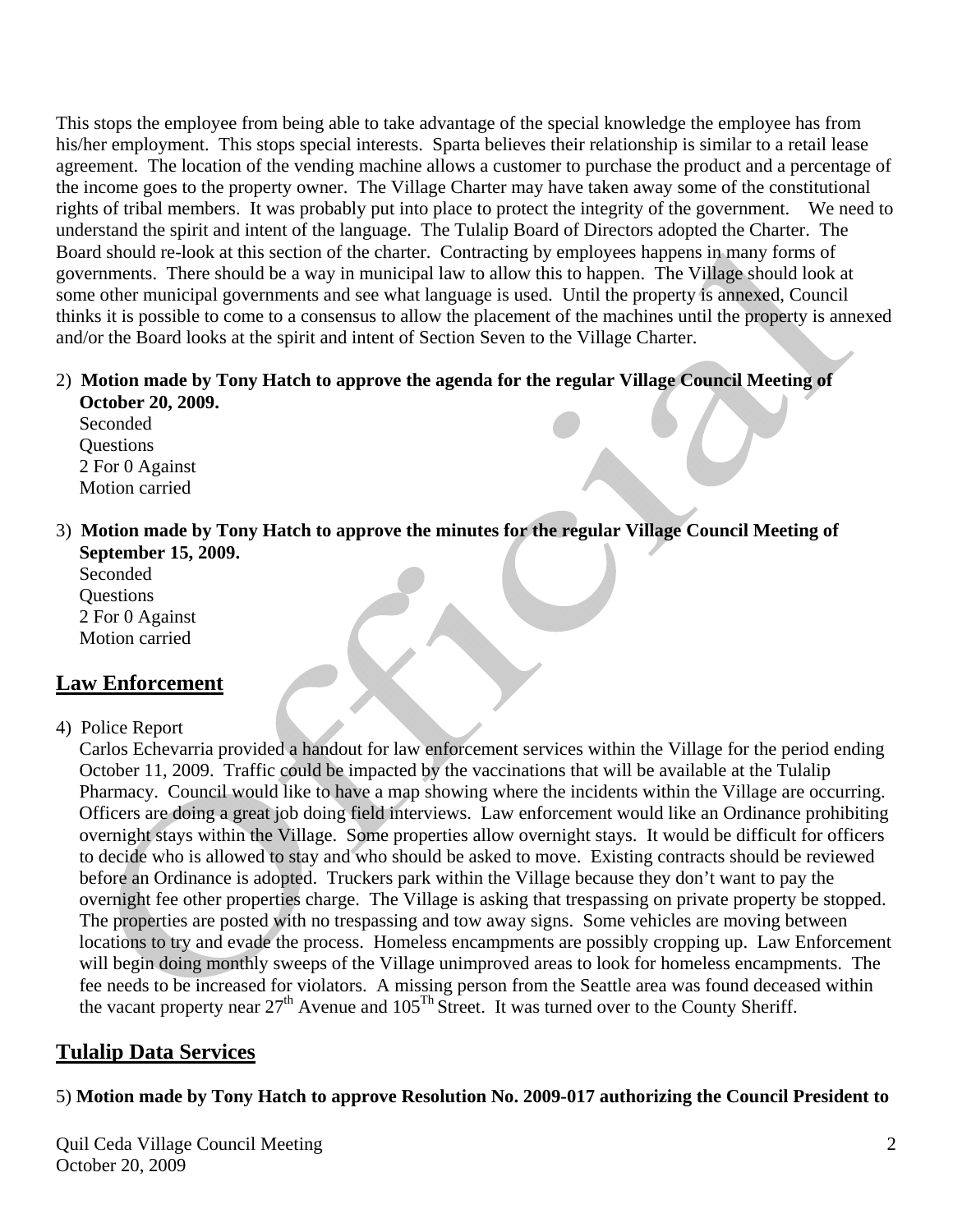#### **sign the original Telecommunications Services Agreement between Tulalip Tribes/Quil Ceda Village and Verizon Select Services.**

Seconded

Questions: Greg Keith; Chuck James

 This is the standard contract for long distance charges. Chart was presented showing the rates over the Last several years. The contract lapsed in 2006. Rates are kept competitive. Council would like to see the spreadsheet on the profit for long distance services.

 2 For 0 Against Motion carried

6) **Motion made by Tony Hatch to approve Resolution No. 2009-018 authorizing Tulalip Data Services to request \$26,000 from The Tulalip Tribes Board of Directors to re-establish fiber-optic cabling from building scheduled to be removed after Administration building consolidation.**  Seconded

 Questions 2 For 0 Against Motion carried

## **Travel Report & Contracts under \$50K**

- 7) FYI-Travel Report Page 20
- 8) FYI -Contracts under \$50K signed by GM
	- i.) North County Outlook Online advertising agreement
	- ii.) Lawton Publications Advertising agreement
	- iii.) Marysville Globe Online advertising agreement Pages 21-23

# **Budget Report**

- 9) Administration & Tax Revenue Report attached
- 10) Construction & Economic Development Report attached
- 12) Engineering Services Report attached
- 13) Events & Entertainment Report attached
- 14) Finance No Report
- 15) Government Affairs No Report
- 16) Human Resources Report attached
- 17) Maintenance Report attached
- 18) Property Management Report attached
- 19) Tulalip Smoke Shop Report attached
- 20) Quil Ceda Smoke Shop Report attached
- 21) Tulalip Data Services & Broadband Report attached
- 22) Tulalip Pharmacy Report attached
- 23) Utilities & Environmental Services Report attached Pages 24-36

Quil Ceda Village Council Meeting October 20, 2009